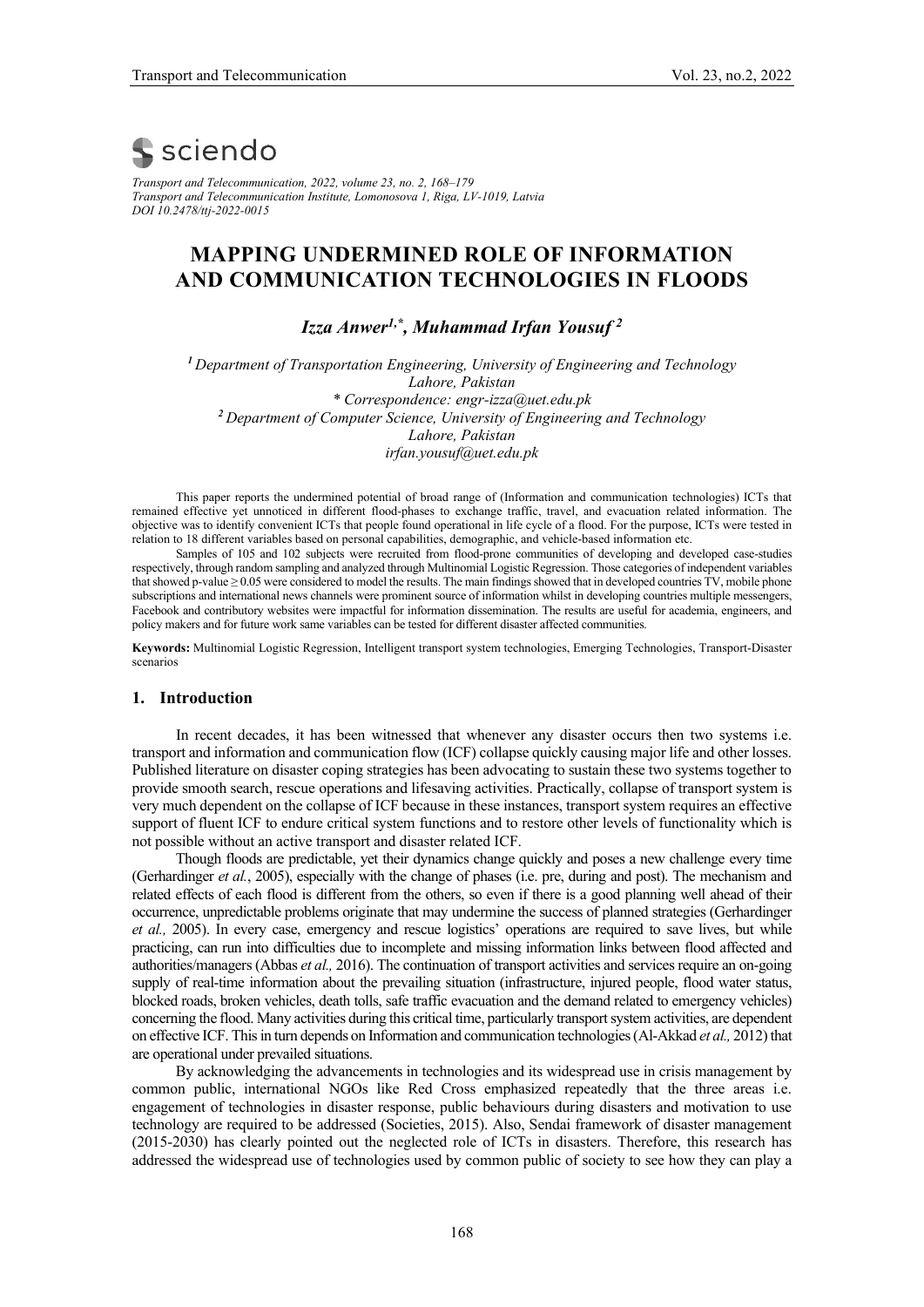key role in reducing the negative impacts of transport systems under disasters. The narrative desk-based literature review highlighted the need of in-depth investigation of linkages of ICF with transport systems under floods in both developed and developing countries. This research investigates the above-described challenges through strong information flow, by developing connections between transport-flood victims and managers (e.g. rescuers) through a variety of ICT deployment strategies and useful data generated through them to take in-time effective measures (Mohan and Mittal, 2020).

Adeel in (2018) emphasized the role of efficient ICF and that how critical it is to make intime decisions to save lives, for example, lower-income groups are discovered to have less access to communication technologies (Abel *et al.,* 2019). To-date, there is a lack of significant evidence of preplanning of transport under disasters' management measures through deployment of ICTs (Authority, 2016; Mondal *et al.*, 2021). This shows that the role of ICTs for ICF among different sectors of flood prone community is under studied. Therefore, this paper considered a variety of variables and focused on getting benefit out of those technologies that are already in use and are very affordable but are excluded from mainstream disaster management policies and plans.

Developed and developing countries have different preferences in setting policies for transport systems and disasters depending on the available resources, political will, and authoritative power. Individual members of community use ICTs of their own choice and on their own to get information related to certain transport mode, travel and traffic plans and trip generation (Acar and Muraki, 2011; Stute *et al.,* 2020). Problem arises when information and emergency service providers make authoritative decisions concerning transport-flood updates and alerts services, on-call emergency vehicle facilities, location sharing etc. by neglecting the first responders' perspectives regarding ICTs for information dissemination which dilutes the impact of life saving efforts (Stute *et al.,* 2020).

An extensive published literature (Bingqing *et al.,* 2020) is available on ICTs, disasters and transport systems exclusively, yet these three fully developed research areas are not placed in a perspective together to understand their inter-linkages and combined effect to find a defined solution for transport and floods situation through ICTs. Also, there remains many unattended variables that significantly impact the choice of ICTs in floods, such as dependency status of a person, installed ICT in a vehicle, trust on flood managing authorities etc (Yamano *et al.,* 2020). These two massively important yet neglected aspects are taken up in this research for life-cycle of a flood rather than just focusing on only during or post flood-phases, which also adds a value to this work. Based on the facts, it is emphasized to understand the use of ICTs by flood and transport systems' affected people "the first responders". The research question is "what types of available ICTs are preferred by the flood affected communities to sustain transport related ICF?". The research question has two main facets: (i) the choice of specific technology by community members from those available, (ii) the influences of variables on the choice of ICTs supporting the transport systems under floods. Therefore, the addressed objective is to investigate the use of diverse ICTsin three phases of floods for the exchange of transport system related information among different community members.

#### **2. Methodology**

An extensive published literature and talks with experts lead to device the methodology of the study such as identification of existing gap in research to devise the research question, setting up of objective and focused variables, selection of case-studies, data collection and analysis technique. To understand the behavioural choice in using ICTs, two case-studies from developed (York, UK) and developing (Head-Marala, Pakistan) countries were employed, for the whole life cycle of a flood (pre, during and post phases). ICTs considered here were all those technologies including gadgets, applications, WEB2/3.0 technologies etc. that are used to facilitate transport system activities such as journey planning, vehicle sharing, information exchange and evacuations etc. by users, under normal or disastrous situations.

Transport and flood affected communities from the two case-studies i.e., river Ouse in the city of York, UK and river Chenab at Head-Marala location, near Sialkot city, Pakistan, were chosen for study. The cause of floods is similar in both case-studies i.e., over spilling of river water due to precipitation and both communities are facing floods for over more than a decade. York is a developed area, a well-integrated transport system exists, and residents are fluent in using ICTs. Whilst Head-Marala is a developing area, residents use private vehicles and paratransit and are also familiar with ICTs.

The primary data was collected face-to-face through carefully designed, self-reported, ethically approved, piloted questionnaires by a trained team over four months in 2019 through random sampling technique. 102 participants were recruited from York (whose urban and rural population was 204,439 by mid-2014) who were residing alongside the river Ouse and were directly and severely affected by floods. The limited sample size indicated that there has been a high turnover on house selling and purchasing in the affected area and those who were directly affected by floods were very fewer in number.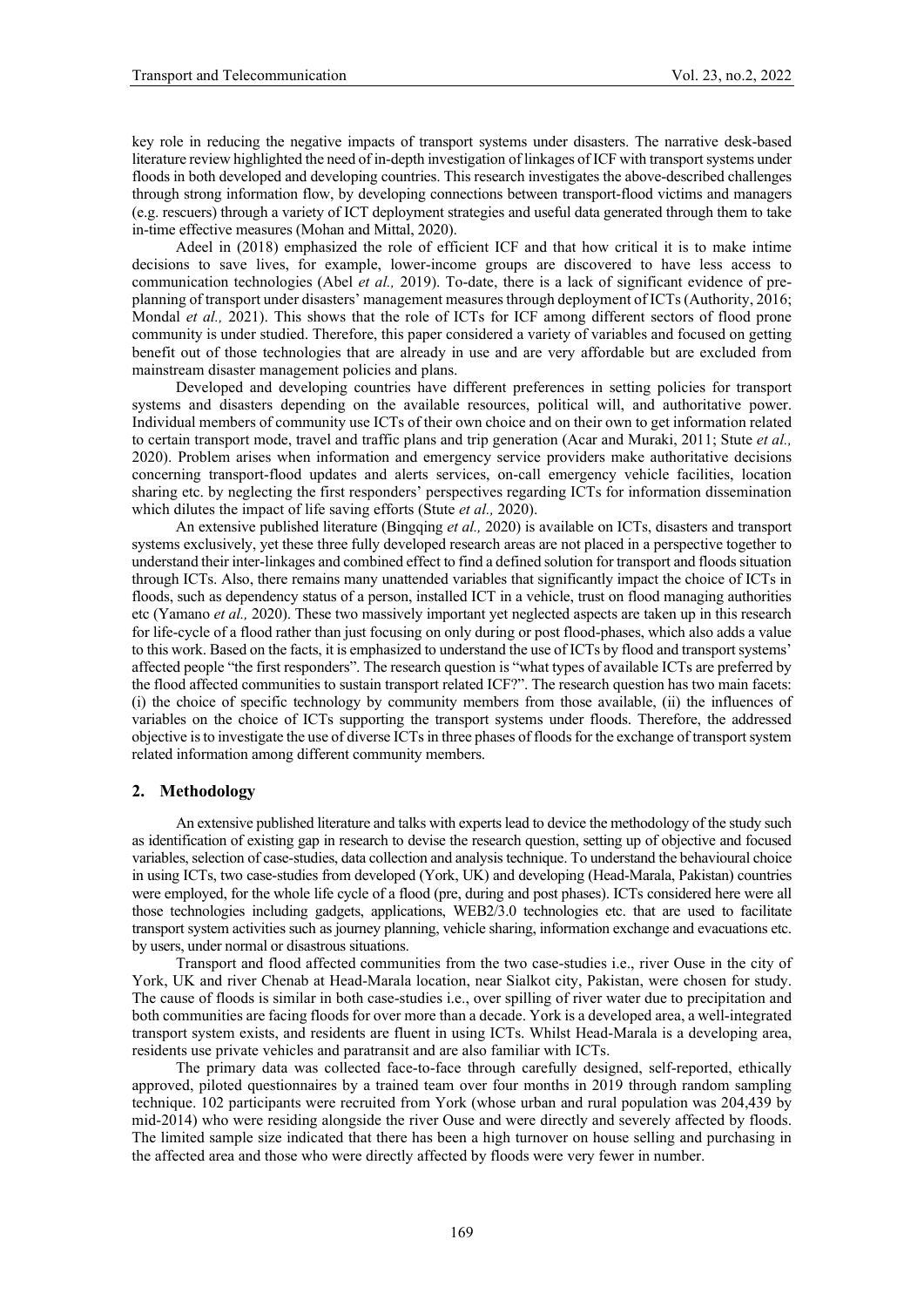Similarly, residences alongside the river Chenab at Head-Marala were visited to collect data directly from individuals who were affected by severe flooding. This region faces floods of different severity (i.e. from light to strong severity) nearly every year. The population largely consists of middle to middle-higher class households. 105 participants were recruited which was a good representation of the whole Head-Marala population as it is a minute community. Even small fluctuations in the water level affects the lives, transport, and travel activities of both case-study areas. The collected data was further refined and validated to analyse and interpret result. Descriptive statistics and Multinomial logistic regression (MNLR) technique was used to analyse the data and is presented in next sections.

### **3. Data Analysis and Results**

Table 1 from shows 18 variables that were used in study to understand the effect of transport-flood ICF in relation to ICTs that were operational in three phases of flood and had unalike users. The categorical variables involved gender, age with least representation of 65+ individuals from Head-Marala because in household surveys they were less likely to attend the strangers on the door compared to their young family members. Also, vehicle ownership, in-built vehicle technology along with its types in which residents of York leads that of Head-Marala, in-vehicle built technology in which York dominates Head-Marala. Individuals of York rely more on emergency services such as police, rescue, and government authorities and follow-up previous flood events compared to York. York's residents used private vehicles for evacuation whilst Head-Maralas' residents were to be rescued by air-borne vehicles. Majority of respondents were alone, independent and were from severely transport-flood affected area. compared to the residents of Head-Marala, the residents of York were ahead in owning vehicles especially cars and the use of in-built technologies especially GPS system whilst the residents of Head-Marala owned motorcycles that were not observed in York.

| <b>Variables</b>                      | <b>York</b><br>$\frac{0}{0}$ | Head-<br>Marala | <b>Variables</b>                        | York<br>$\frac{0}{0}$ | Head-<br>Marala |
|---------------------------------------|------------------------------|-----------------|-----------------------------------------|-----------------------|-----------------|
|                                       |                              | $\frac{0}{0}$   |                                         |                       | $\frac{0}{0}$   |
| Gender                                |                              |                 | Type (in-built) technology              |                       |                 |
| Male                                  | 60                           | 59              | Do not know / None of the above         | 16                    | 65              |
| Female                                | 40                           | 41              | Radio / GPS (Navigation system) or      | 84                    | $\overline{35}$ |
|                                       |                              |                 | both                                    |                       |                 |
| Age                                   |                              |                 | Vehicle used on daily basis             |                       |                 |
| $18 - 25$                             | 19                           | 34              | Cycle / Motorcycle / Car                | 83                    | 80              |
| $26 - 40$                             | 45                           | 50              | Public or paratransit                   | 5                     | 7               |
| $41 - 65$                             | 19                           | 14              | All above                               | 12                    | 13              |
| $65+$                                 | 18                           | $\overline{2}$  | Vehicles used for evacuation            |                       |                 |
| Vehicle ownership                     |                              |                 | Do not know/Not required or used        | 18                    | 30              |
| Yes                                   | 88                           | 52              | Cycle / Motorcycle / Car                | 41                    | 17              |
| N <sub>0</sub>                        | 12                           | 48              | Boat / Helicopter or Airplane           | 18                    | 43              |
| Technology (in-built) in vehicle      |                              |                 | More than one from above                | 23                    | 10              |
| Yes                                   | 85                           | 37              | Education                               |                       |                 |
| No                                    | 12                           | 63              | School / College                        | 30                    | 5               |
| Contacted Emergency services          |                              |                 | University / Professional qualification | 70                    | 95              |
| Yes                                   | 30                           | 9               | Experience of being in disaster         |                       |                 |
| N <sub>0</sub>                        | 70                           | 91              | Yes                                     | 87                    | 88              |
| Occupation                            |                              |                 | No                                      | 13                    | 12              |
| Full time / part time employed        | 61                           | 47              | Volunteering                            |                       |                 |
| Student / Home maker                  | 12                           | 41              | Yes                                     | 85                    | 50              |
| Unemployed / Retired                  | 26                           | 12              | No                                      | 15                    | 50              |
| Followed-up previous disaster         |                              |                 | Severity                                |                       |                 |
| Yes                                   | 57                           | 20              | No flood to light flood                 | 6                     | 3               |
| No                                    | 43                           | 80              | Moderate to strong / major flood        | 94                    | 97              |
| Preferred authority to contact in     |                              |                 | Awareness about alerts/updates/         |                       |                 |
| emergency                             |                              |                 | information sources                     |                       |                 |
| Police                                | 43                           | 33              | Yes                                     | 50                    | 26              |
| Rescue/emergency authorities          | $\overline{37}$              | 27              | N <sub>0</sub>                          | 50                    | 74              |
| Government authority                  | 41                           | 25              |                                         |                       |                 |
| Dependency Status                     |                              |                 | Location                                |                       |                 |
| Alone and independent                 | 76                           | 78              | Not affected to least-affected area     | 12                    | $\overline{3}$  |
| Not alone but either dependent on     | 24                           | 22              | Moderate to highly affected area        | 88                    | 97              |
| others or other people were dependent |                              |                 | (river)                                 |                       |                 |
| on you such as family or friends      |                              |                 |                                         |                       |                 |

**Table 1.** A comparison of transport characteristics of York and Head-Marala's communities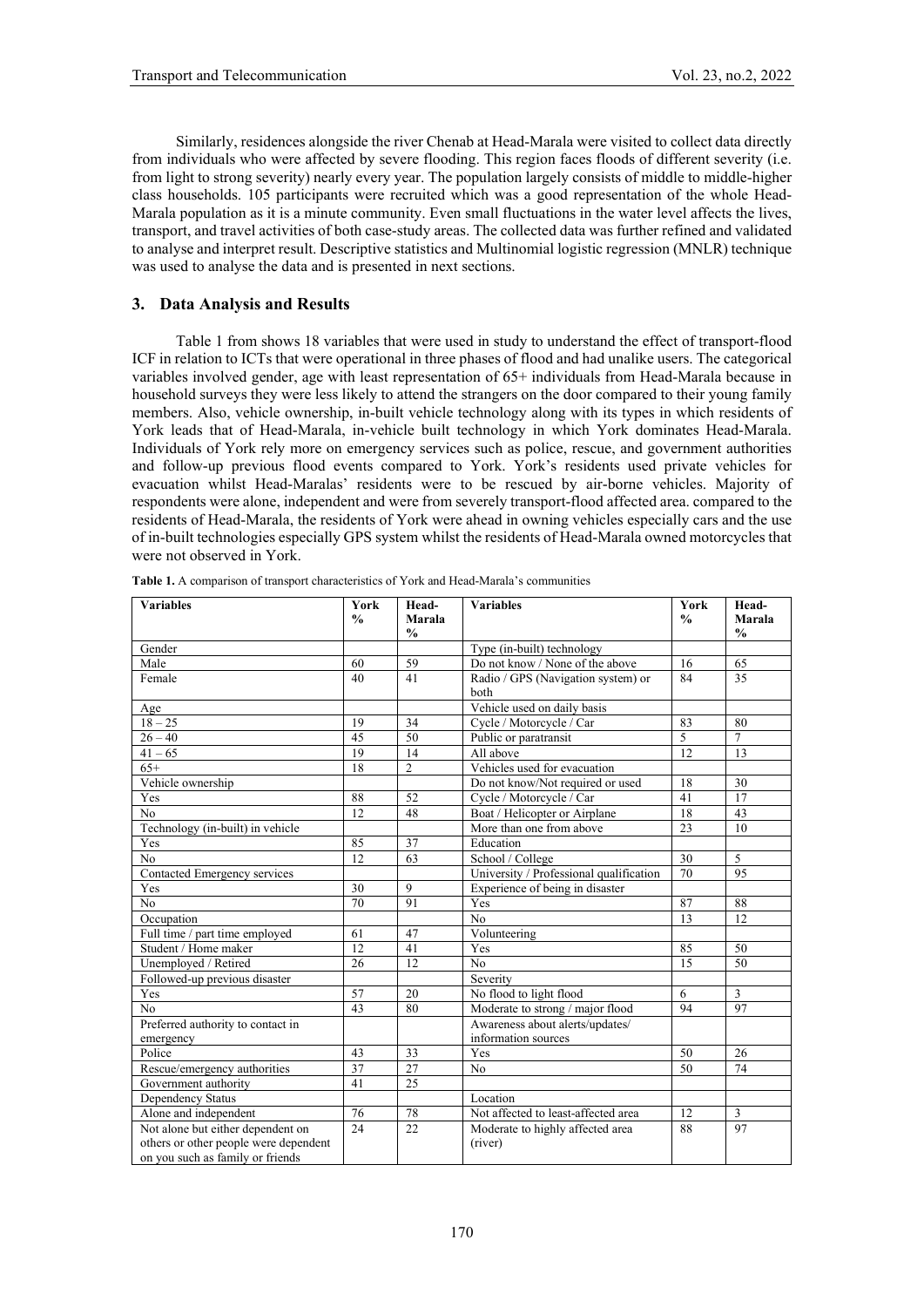Figure 1 shows comfort level of the residents of York and Head-Marala in using ICTs in seeking and dissemination of transport and flood related information under normal circumstances. The overall impression was that residents of York were more comfortable to use ICTs for exchange of transport-flood information compared to Head-Marala.



■ York Head-Marala

*Figure 1.* Comfort in using ICTs; A comparison of residents of York and Head-Marala

| Information and communication technologies                          | York             |                 |                | Head-Marala    |                |              |
|---------------------------------------------------------------------|------------------|-----------------|----------------|----------------|----------------|--------------|
| (ICTs)                                                              | Pre              | During          | Post           | Pre            | During         | Post         |
| Simple ICT                                                          |                  |                 |                |                |                |              |
| Do not know/None (RC)                                               | $\overline{2}$   | 13              | 3              | 16             | 24             | 24           |
| <b>Landline/Mobile phone</b>                                        | $\overline{7}$   | 15              | 8              | 45             | 41             | 35           |
| Radio                                                               | $\mathbf{Q}$     | 14              | 10             | 3              | $\overline{7}$ | 8            |
| TV                                                                  | 63               | 40              | 62             | 11             | 11             | 11           |
| All above                                                           | 20               | 19              | 18             | 25             | 17             | 23           |
| Subscriptions                                                       |                  |                 |                |                |                |              |
| Do not know/None (RC)                                               | 55               | 75              | 62             | 37             | 59             | 35           |
| <b>Email subscriptions</b>                                          | 12               | 10              | 12             | 19             | 17             | 27           |
| <b>Mobile phone subscriptions</b>                                   | 24               | 10              | 16             | 29             | 10             | 20           |
| All above                                                           | 10               | 6               | 11             | 15             | 14             | 18           |
| Applications                                                        |                  |                 |                |                |                |              |
| Do not know/None (RC)                                               | 63               | 74              | 64             | 51             | 53             | 57           |
| <b>Contributory Applications</b>                                    | 10 <sup>10</sup> | $\overline{4}$  | $\overline{2}$ | 25             | 17             | 14           |
| <b>GPS</b> trackers                                                 | 18               | 21              | 27             | 10             | 9              | 11           |
| All above                                                           | 10               | $\overline{2}$  | 8              | 14             | 21             | 17           |
| Messengers                                                          |                  |                 |                |                |                |              |
| Do not know/None (RC)                                               | 38               | 58              | 32             | 43             | 51             | 36           |
| WhatsApp/Skype/Viber/Line                                           | 62               | 42              | 68             | 57             | 49             | 64           |
| Social media public forums                                          |                  |                 |                |                |                |              |
| Do not know / None (RC)                                             | 35               | 43              | 27             | 34             | 49             | 40           |
| Facebook                                                            | 36               | 28              | 48             | 24             | 20             | 21           |
| <b>Twitter</b>                                                      | $\overline{3}$   | 10              | 1              | $\overline{2}$ | $\overline{2}$ | $\mathbf{1}$ |
| All above                                                           | 26               | 19              | 25             | 40             | 30             | 38           |
| Social media websites                                               |                  |                 |                |                |                |              |
| Do not know/None (RC)                                               | 50               | 67              | 52             | 44             | 52             | 43           |
| YouTube                                                             | 16               | 12              | 5              | 16             | 13             | 11           |
| <b>Information websites and blogs</b>                               | 30               | 19              | 34             | 16             | 11             | 16           |
| All above                                                           | $\overline{4}$   | $\overline{3}$  | $\overline{9}$ | 24             | 24             | 31           |
| News Channels                                                       |                  |                 |                |                |                |              |
| Do not know/None (RC)                                               | $\overline{2}$   | 33              | $\overline{3}$ | 18             | 38             | 32           |
| Local                                                               | 43               | $\overline{37}$ | 30             | 43             | 30             | 24           |
| <b>International</b>                                                | $\mathbf{1}$     | 5               | 16             | 5              | 8              | 11           |
| All above                                                           | 54               | 25              | 51             | 34             | 25             | 33           |
| $RC = Reference category$ in Multinomial Logistic Regression (MNLR) |                  |                 |                |                |                |              |

**Table 2.** Information and communication technologies used in flood for the exchange of transport related information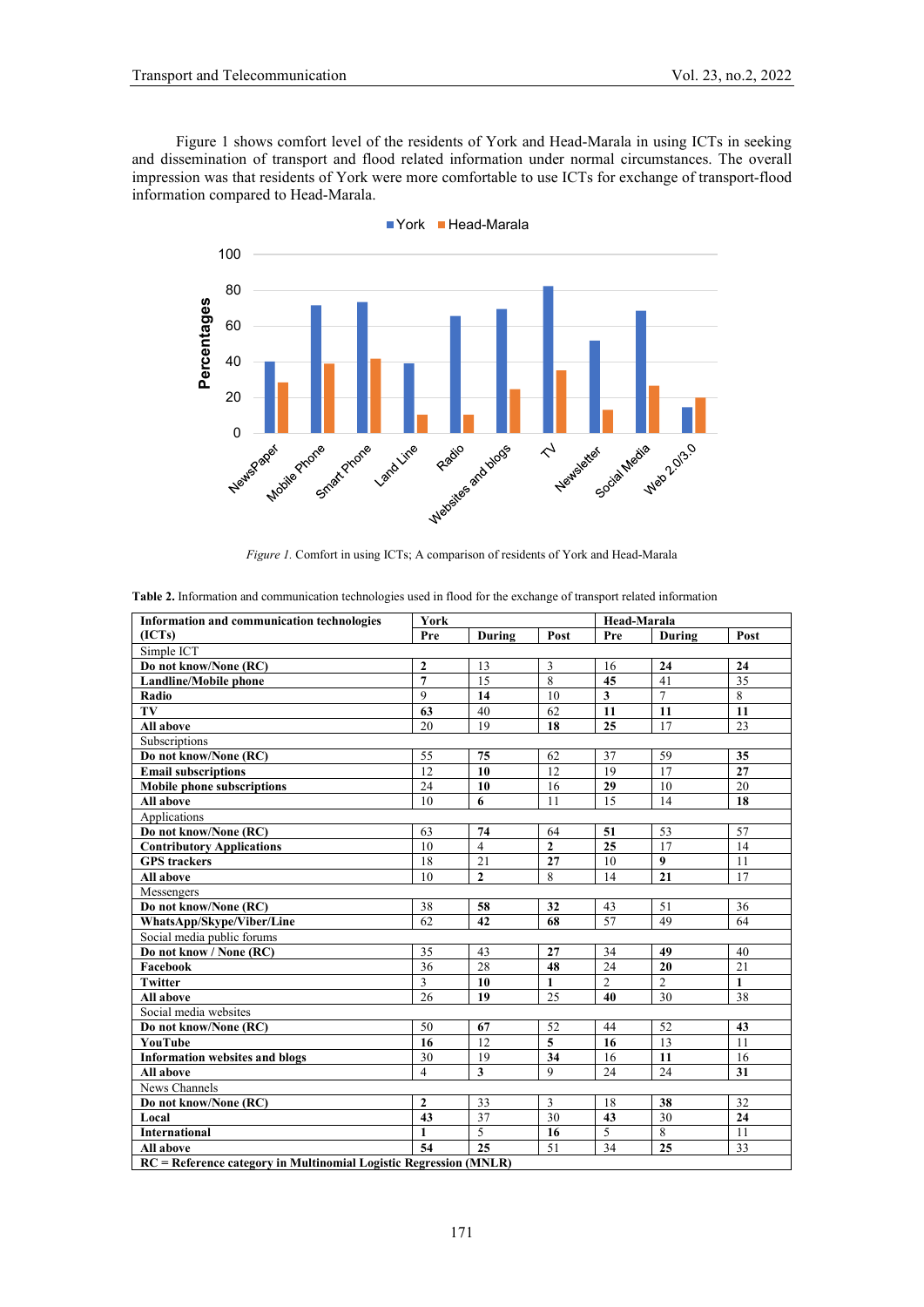The least and most used ICTs are highlighted in bold. The variables mentioned in table 1 and ICTs' in table 2 were analysed with respect to each other by employing Multinomial Logistic Regression and is presented in next section.

#### **3.1. Multinomial Logistic Regression Analysis (MNLR)**

The Multinomial Logistic Regression (MNLR) technique was chosen as it is multinomial in nature, making it suitable for the type of data collected in this research. The use of MNLR is not new to Intelligent transport systems, ICTs, behaviours and disasters (Aderamo, 2012), however, little has been published concerning the application of MNLR in the context of emerging transport system technologies in disasters. This research presents the use of MNLR at a personal choice level to identify the extent, use, availability, and choice of technologies in floods. Also, it is attempted to consider multiple categories of dependent variables (DVs) which is rarely used in the published literature.

The sufficiency of the sample i.e. minimum number of cases per Independent variables (IDV) 1:10, was satisfied in the analysis for each case-study as following the guidelines mentioned by (Acar and Muraki, 2011). While analysing data it was noted that the distribution of responses was such that some response categories had very high numbers of responses whilst others did not receive any. Also, some categories received very similar levels of responses. This does not offer much variation in the data and results in poor model formation (standard error  $> 2$  is not acceptable due to multi-collinearity). Therefore, some of the DVs categories were merged to obtain best fit model(s) Table 3 and the model fit was determined by the statistically significant p-value. The model fit information that shows the strength of the model was considered as a key guideline in selecting a 'best fitting' model, including the strength of each individual DV and IDV's categories. The proportional by chance accuracy was satisfied for each case-study which is necessary particularly where small number of predictors are involved in analysis (Aida *et al.,* 2013). The standard criteria used to characterize a MNLR model as useful is a 25% improvement over the rate of accuracy achieved by chance alone to measures the strength of MNLR model by comparing the predicted group membership based on logistic model to the actual known group membership that is the value for dependent variable.

A maximum of four IDVs were computed together to maintain the ideal ratio of cases to IDVs (at least 10:1). Coefficients were computed through an iterative maximum likelihood method. The goodness of fit criteria (likelihood ratio) was based on statistical significance of the (X2) statistics of the model fit. The model fitting information criteria (-2log likelihood) provides information about the improvement of the model with every added variable at every step and its statistical significance via likelihood ratio test. Parameter estimates such as the intercept, standard error, Wald statistics, P-values and odds ratio were also calculated. Tables 3 and 4 show that ICT technology as a category of DV with respect to reference category (RC) as mentioned in table 2 is statistically significant with a particular category of IDVs which is evaluated with respect to RC of IDV, shown in table 2. The β-values shows the strength of coefficient and +ve or -ve sign shows the increasing or decreasing likelihood with respect to reference categories. The results from the analysis gave outlooks regarding ICTs with respect to variables that influenced their potential to use in lifecycle of a flood. In total 18 different IDVs were tested out of which 10 showed relationship with DVs for both case-studies. Results from table 3 and table 4 are compared and discussed below.

Simple ICTs: Irrespective of the stage of flood cycle, the common IDV that effected their use was socially active behaviour of people. Other than this, York's transport-flood affected were aware of emergency/authorities whilst Head-Marala's community was not aware of any authority to contact and were deprived of the services (such as information in relation to transport-flood problems) that might have offered by the authorities which led them to use unified technology that perhaps avoided the loss of information.

The transport-flood affected of York showed diversified use of ICTs compared to the transport-flood affected of Head-Marala. The behavioural trend observed in the community of Head-Marala and was also shared by transport-flood affected people was that some individuals managed on a personal basis to receive information about evacuation and rescue plans from (local) government officials, such as the weather forecasting department. The remainder of the community then followed those people who had received the early information and who effectively became 'information-leaders'. This pattern of behaviour was therefore typified by a few individuals taking a lead in information sharing and acting as communicators between members of the public and authority personnel (sometimes by using their influential positions and personal relations). These information leaders then started taking responsibility for the community and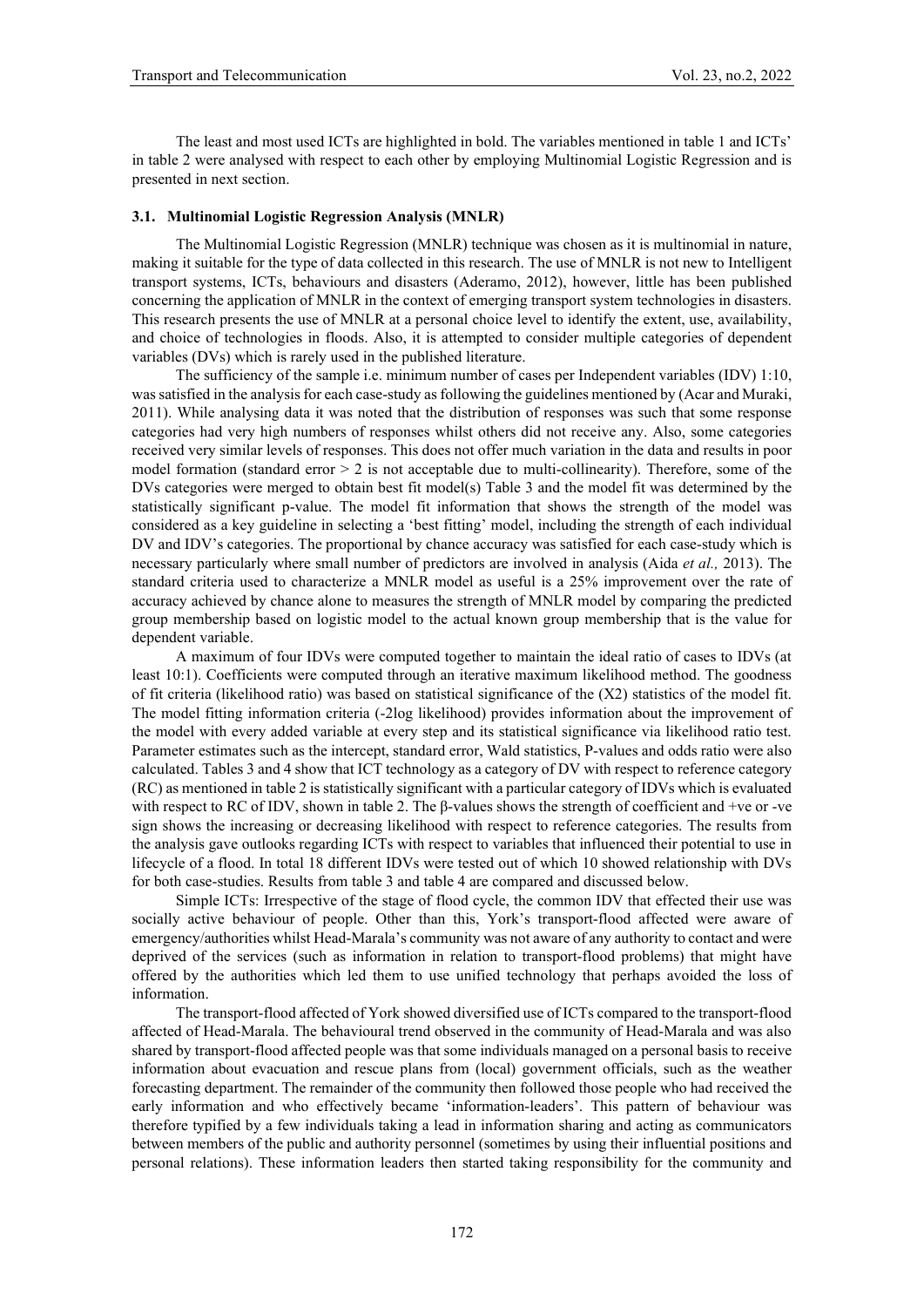managed facilities for others. These included arranging resources, like vehicles, for those who did not have a vehicle, e.g., by influencing and persuading others with a formal evacuation role in the area to help, and by approaching resources such as hospitals. Some members of Head-Marala community shared that when people were uninformed of how to get access to sources of information, then an extra burden was exerted on front line "emergency/rescue authorities". People approached them repeatedly, even for very general information, causing delays in the emergency and rescue activities. The efficiency of rescue and recovery activities was compromised. Contrary to this, the residents of York showed individual behaviour towards obtaining information through ICTs, therefore, used diversified ICTs whilst the source of information was same (i.e. emergency/rescue authorities). In both case-studies, Infra-structure was not operational from the time when the initial threats were established i.e. pre-flood, especially, contrary to York Head-Marala took a considerable length of time spanning over many months to make infrastructure operational. Throughout the flood cycle transport-flood plans, specifically emergency based, were not made clear to people. A lot of ambiguity existed concerning the information available and resources, largely due to a lack of formal communication channels between the public and authorities.

Email and mobile phone Subscriptions: In York different IDVs played a role whilst in Head-Marala the influencing IDV is mainly related to the role of authorities and affected community's awareness about them that encourages people to take their own decisions which may be well organized at personal level but may be very fuzzy when impact collectively.

The overall impression regarding the use of ICTs showed that mobile phone subscriptions survived the most critical phase of flood i.e. during a flood. It indicates that mobile phones as operated from a distant infrastructure is relatively sustainable compared to email subscriptions which is dependent on the local infrastructure. Transport-flood affected of both case-studies, however, used both types of subscriptions throughout the flood life cycle.

Subscriptions were not the first preference from other ICTs because of the nature of information required in flood instance. Some departments shared general non-event specific information on websites which were not visited frequently by flood affected people because either people were unaware of such subscription services, or the infrastructure was not functional to allow the affected to access the informational benefits.

Smart phone messengers: In York, two IDVs i.e. dependency status of family on the transport-flood affected individual of community and his own dependency on government authorities made him to choose ICT technology to communicate with outer world which is very interesting because it depicts the prevailed circumstances through which an individual member of a community has to go through. The behaviour of each member of community contributes towards the overall behaviour of community. In Head-Marala, gender, evacuation vehicle and inbuilt technologies that evacuation vehicle held played a key role in using ICTs.

Both communities used messengers of various types. Messengers might not be very effective in bridging the gap between authorities and vulnerable individuals but promoted community strength because they facilitated peer-to-peer communication. The lack of attention from authorities pushed people to develop stronger bonds among themselves.

Smart phone applications: In York, available evacuation vehicle and dependency status compelled people to use GPS trackers that are used to find path along with other travelling details. The combination of these two IDVs is very interesting because it shows complicated situation in which individual is responsible for the safety, rescue, and/or evacuation of the loved ones whilst taking right travel decision at that time. In Head-Marala, mostly a person's personal characteristics influenced the choice of ICTs. Socially active individual, holding a good level of education and lack of attention from police (as authority) promoted self-realization of individuals to approach for information sources that are more appropriate.

In York, GPS trackers were the only ICT technology used from other Applications whilst in Head-Marala most types of Applications were used throughout the life cycle of flood. The noticeable aspect is that GPS trackers were used in the most dynamic phase of flood i.e. during phase.

The usual practice observed was that prior to floods, Yorks' residents were prepared to cope with the challenges because they were well-informed in advance by the authorities, well-supported and followed previous floods. This in comparison to Head-Marala's residents who were also warned, prepared to some extent to cope with a flood but were not as well-organized and supported as the residents of York. In both case-studies, various smart phone applications were used in the pre-flood phase, implying the importance of gathering as much information as possible before flood occurs. In the during-flood phase, as the flood approaches, the nature of the information required becomes more specific and so does the choice of "smart phone applications". This choice narrowed down to GPS trackers for guidance while travelling in floods.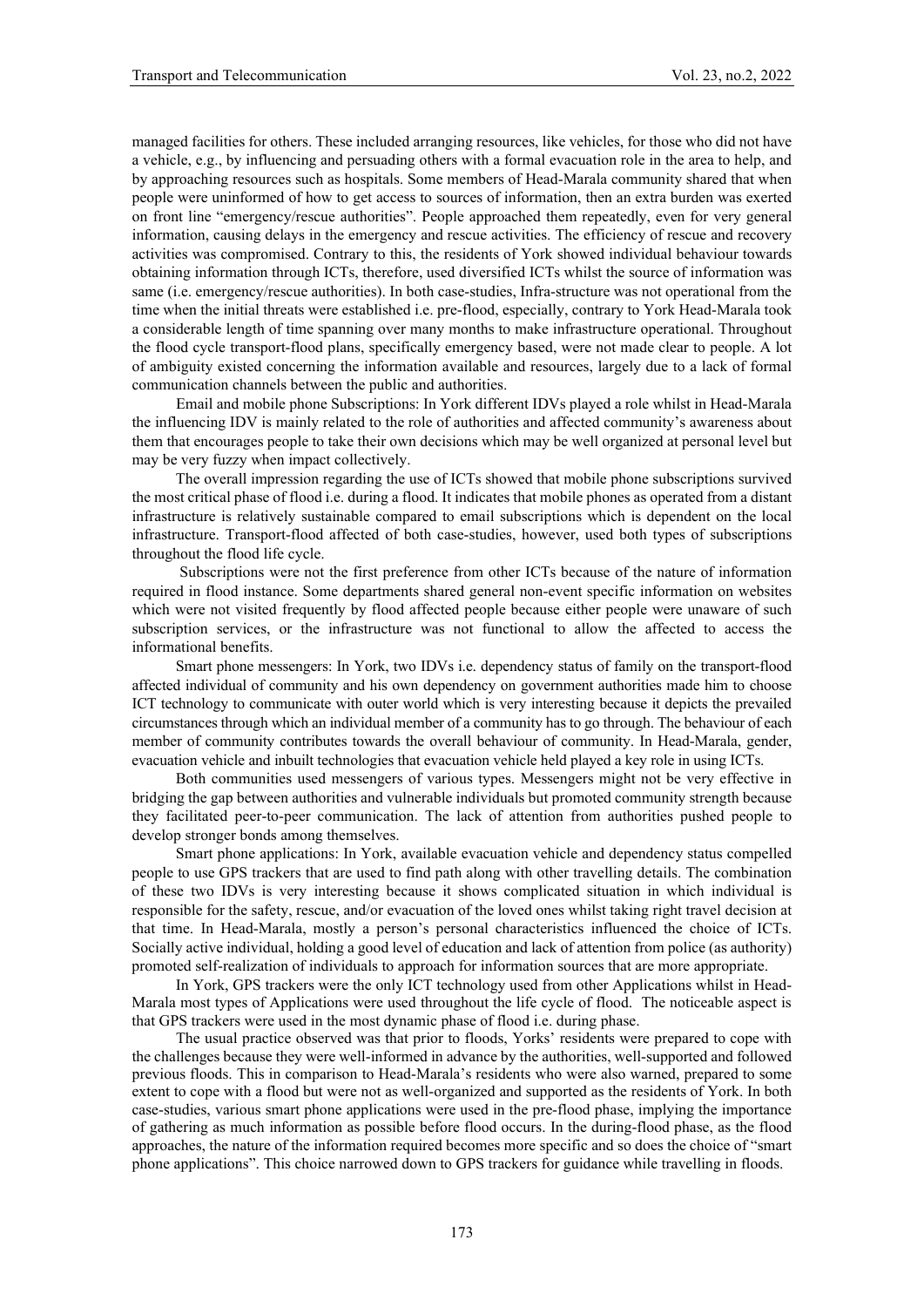|                               | Pre-Flood                    |                                                                                                                                                                       |        | During-Flood                                                       |                                                           |               | Post-Flood                                 |                                                      |            |
|-------------------------------|------------------------------|-----------------------------------------------------------------------------------------------------------------------------------------------------------------------|--------|--------------------------------------------------------------------|-----------------------------------------------------------|---------------|--------------------------------------------|------------------------------------------------------|------------|
| ă                             | DV's category<br>(P<0.05)    | IDV categories (p-value<br>50.05                                                                                                                                      | ఆ      | $DV's$ category $(P<0.05)$                                         | IDV categories (p-<br>value <0.05)                        | m             | $DV$ 's category $(P<0.05)$                | IDV categories (p-<br>value $\leq 0.05$ )            | ≏          |
| Simple ICTs                   | All above                    | Socially active (yes)                                                                                                                                                 | 2.94   | All above                                                          | (Full/time/part time<br>Occupation<br>employed)           | $-3.05$       | N                                          | Socially active (yes)                                | 2.6        |
| Subscription                  | Email Subscriptions          | cycle/motorcycle/car)<br>Evacuation vehicles                                                                                                                          | $-1.2$ | Mobile phone<br>subscriptions                                      | Socially active (yes)                                     | $-3.53$       | Mobile phone<br>subscriptions              | Police (Not to<br>mildly prefer)                     | $-2.8$     |
| Messengers                    | Skype/Line/Viber<br>WhatsApp | Govt. authorities (Not to<br>mildly prefer)                                                                                                                           | 5.46   | No Model                                                           |                                                           |               | Skype/Line/Viber<br>WhatsApp               | Dependency status<br>(Alone)                         | $\ddot{ }$ |
| Applications                  | All above                    | (cycle/motorcycle/car)<br>Evacuation vehicle                                                                                                                          | $-2.9$ | GPS trackers                                                       | Dependency status<br>(Alone)                              | 2.2           | No Model                                   |                                                      |            |
| public forums<br>Social media | <b>Both</b>                  | (cycle/motorcycle/car)<br>Evacuation vehicle                                                                                                                          | $-2.9$ | Twitter                                                            | Follow-up flood                                           | $-1.7$        | Facebook                                   | affected to least-<br>Location (Not<br>affected area | $-2.3$     |
| Social media<br>websites      | No Model                     |                                                                                                                                                                       |        | Contributory/information<br>websites/blogs                         | Emergency rescue<br>authorities (not to<br>mildly prefer) | 2.93          | Contributory/information<br>websites/blogs | Govt. Authorities<br>(not to mildly<br>prefer)       | 2.1        |
| News Channels                 | Both                         | Socially active (yes)                                                                                                                                                 | 3.45   | <b>Both</b>                                                        | Occupation (full/part<br>time employed                    | 0.93          | International News<br>channels             | Flood experience<br>(Yes)                            | 3.48       |
|                               |                              | Table 4. Results from MNLR analysis: ICTs used by flood affected people of Head-Marala Pakistan to access transport related information, communication, and services. |        |                                                                    |                                                           |               |                                            |                                                      |            |
|                               | Pre-Flood                    |                                                                                                                                                                       |        | During-Flood                                                       |                                                           |               | Post-Flood                                 |                                                      |            |
| $\mathbf{\Sigma}$             | DV's category<br>(P<0.05)    | IDV categories (p-value<br>40.05                                                                                                                                      | ¢      | $\text{DV's category} \xrightarrow{\text{category}} \text{P<0.05}$ | IDV categories (p-value<br>40.05                          | $\sim$        | DV's category<br>(P<0.05)                  | IDV categories (p-<br>value < $0.05$ )               | ≏          |
| Simple ICTs                   | No Model                     |                                                                                                                                                                       |        | N                                                                  | Authorities' awareness<br>(Yes)                           | $-1.4$        | All above                                  | auth. (not to mildly<br>Emergency/rescue<br>prefer)  | $-2.1$     |
| Subscription                  | No Model                     |                                                                                                                                                                       |        | Mobile phone<br>subscriptions                                      | Police (Not to mildly<br>prefer)                          | $\frac{1}{4}$ | Mobile phone<br>subscriptions              | Authorities' awareness<br>(Yes)                      | $-3.1$     |
| Messengers                    | Skype/Line/Viber<br>WhatsApp | (Boat/helicopter/airplane)<br><b>Evacuation Vehicles</b>                                                                                                              | 1.9    | Skype/Line/Viber<br>WhatsApp                                       | Type of vehicle tech. (Radio<br>and GPS)                  | $-1.2$        | Skype/Line/Viber<br>WhatsApp               | Gender (Male)                                        | Ę          |
| Applications                  | All above                    | Socially active (yes                                                                                                                                                  | 2.0    | GPS trackers                                                       | Education (School/College                                 | 2.6           | GPS trackers                               | Police (Not to mildly                                | 2.6        |

174

 $\overline{2.0}$  $\frac{1}{3}$ 

> Social media public forums

Facebook

Social media Social media<br>public forums<br>Social media<br>websites

News Channels

No Model

Facebook Police (Not to mildly

prefer) prefer)

Police (Not to mildly

3.1 Contributory/informati on websites/blogs

 $\overline{3.1}$ 

Contributory/informati<br>on websites/blogs

No Model Police (Not to mildly  $\blacksquare$  Local news

Local news

Contributory/informatio n websites/blogs

Contributory/information

Education (School/College<br>graduates)<br>Emergency/ rescue auth.<br>(not to mildly prefer)

(not to mildly prefer)

Vehicle used in routine (Cycle/Motorcycle/Car)

Vehicle used in routine<br>(Cycle/Motorcycle/Car)

Police (Not to mildly<br>prefer)

-1.5 Both Occupation

 $-1.5$ 

websites/blogs<br>Both

(Student/Homemaker)

2.1

-2.2 Contributory/infor  $\begin{array}{ll} \mbox{Contibutory/infor} \\ \mbox{mation} \end{array}$ websites/blogs

 $-2.2$  $-1.7$ 

Emergency/ rescue auth. (not to mildly prefer)<br>Occupation<br>(Student/Homemaker)

Emergency/ rescue<br>auth. (not to mildly

-2.1

 $\overline{13}$ 

3.1 Facebook Emergency/ rescue auth.

Facebook

Police (Not to mildly<br>prefer)<br>Socially active (yes)

-1.7 Both Socially active (yes) 1.3

Both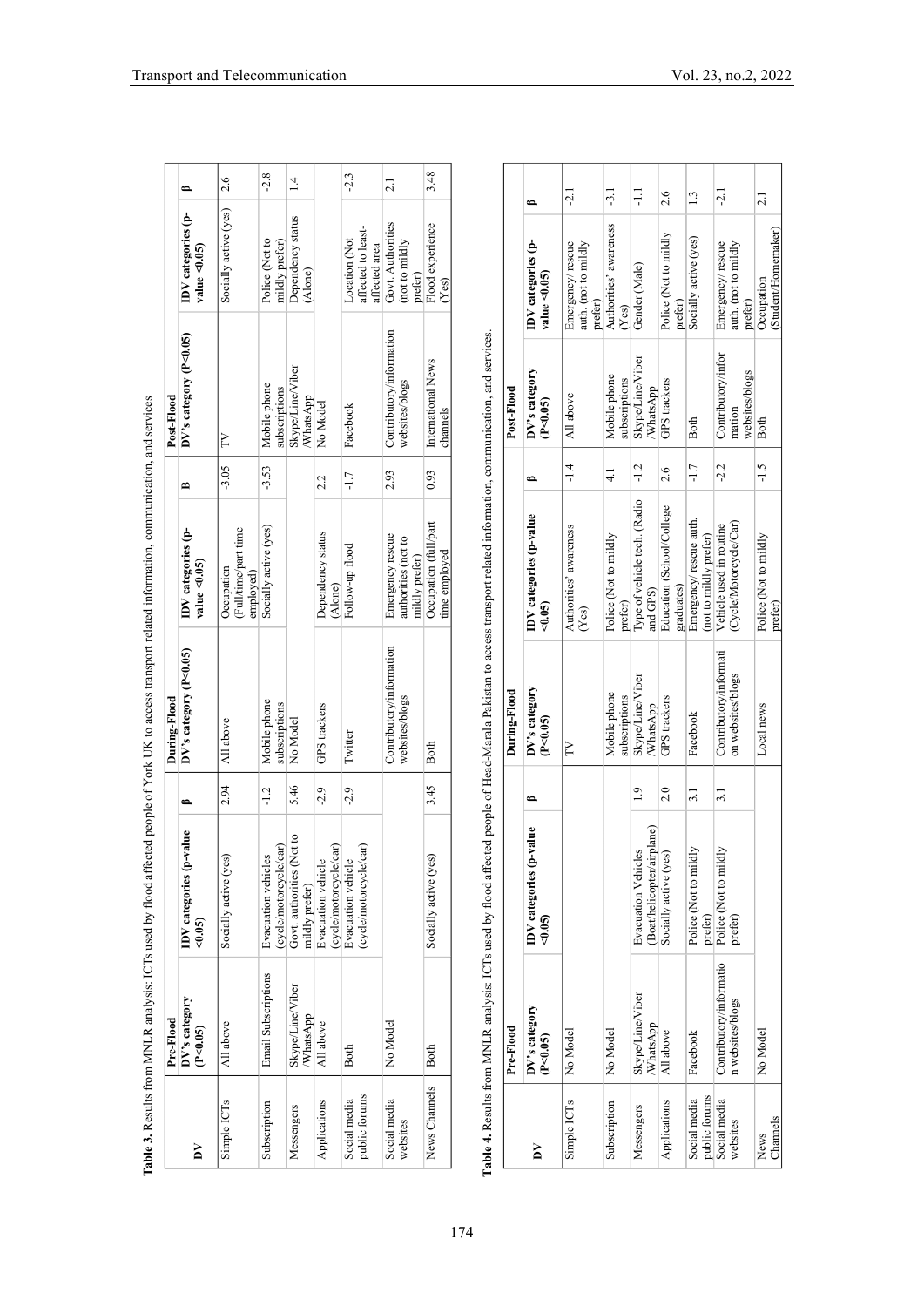Social media public forums: In York, three important IDVs which seems interlinked in a way that the location of transport-flood affected community members, who acquired the information related to previous floods and associated transport problems used evacuation vehicles to vacate the flood affected area. Whilst in Head-Marala, the role of authorities and socially active characteristic compelled people to choose most relevant social media public forum.

Overall, in both case-studies, Facebook as well as Twitter was widely used. Transport-flood affected people of Head-Marala however found more comfortable with Facebook rather than Twitter. It is considered worth noted that Facebook has some limitations, that it follows very strict data sharing polices compared to Twitter which is an additional difficulty for authorities seeking to obtain data. Facebook users often keep their profiles secure and do not like to share their personal details outside their contact list. The same medium of communication is not used uniformly in communities, thus causing a break in the chain of ICF.

Social Media websites: Overall, the prominent IDV is the role of authorities in both case-studies which influenced people to use contributory/information websites, however, in case of Head-Marala IDV, vehicles used in routine, compelled people to use most types of social media websites.

Head-Marala's transport-flood affected people used diversified social media websites compared to York's people who only relied upon contributory/information websites. It is important to mention here that YouTube was banned in Pakistan since 2009 to around 2014, leaving fewer options for access to sources of free and frequently shared information. The data generated via social media websites needs a considerable and organized setup by institutions to utilize such extensive data generation in short time span and in an effective way. The shared information through social media websites has no identified audience and there is no certainty that those accessing it would get information with content of their own interest.

News Channels: The common variable between both case-studies is occupation. In both case-studies different IDVs influenced the use of ICTs. Both types of news channels were used, however, noticeable aspect is that during-flood only Local news channels were preferred whilst in post-flood local and international channels were used to get more diversified information.

#### **4. Discussion**

The city of York has a history of severe flooding including the worst flood of the century which occurred in 2000 *et al.,* 2016). Flood is still a problem in York, causing damage to homes, businesses, and delays to the transport system. There are persistent efforts from all stakeholders (environment agency, city council, met department etc.) to upgrade the defence system against floods and to mitigate the destructive flood impacts. In 2015, the Environment agency (York) issued many flood warnings, prepared a systematic plan but there were many uncertainties that were difficult to handle (such as unavailability of public transport, broken roads, abandoned transport plans and evacuations on short notice). These have severe impacts on transport system operations resulting in a considerable breakdown in services and operations. Managing floods is a continuous process and York's environmental agency has stated that "Flooding is a natural occurrence. We cannot always stop flooding, but we can help to prevent it". This problem can be coped with a more effective way by utilizing the potential of ICT technologies at the maximum level in flooding and a thorough investigation is required for its demonstration.

Head-Marala is also prone to widespread floods (Adnan and Kreibich, 2016) resulting in an extensive loss of lives, transport infrastructure and communication lines (Alam *et al.,* 2014; Alam *et al.,* 2015). Head-Marala experiences very high levels of flooding (volume and impact) compared to York. Many people are severely affected every year and according to a recent report issued by Pakistan national disaster management authority (PNDMA), of all the types of disasters that occur in Pakistan, flooding is the one that has caused most causalities. Head-Marala is credited for having its first flood warning system installed decades ago somewhat in 1960s. Unfortunately, that was neither maintained nor upgraded on a regular basis, hence, it has lost its' efficiency with the passage of time and is now a historical artefact. There is a lack of research regarding floods and its impacts on the transport system specially to facilitate flood-affected by utilizing technologies to help authorities to identify grass-root level glitches. PNDMA was established as a central body to deal with disasters after a major earthquake in 2005 and started taking note of flood damages after the 2010 floods. Provincial and district disaster management authorities were developed later. These authorities are still in the phase of progression. There is need to understand the flood phenomenon with respect to the influence of real-time communication from these authorities within different sectors of a community.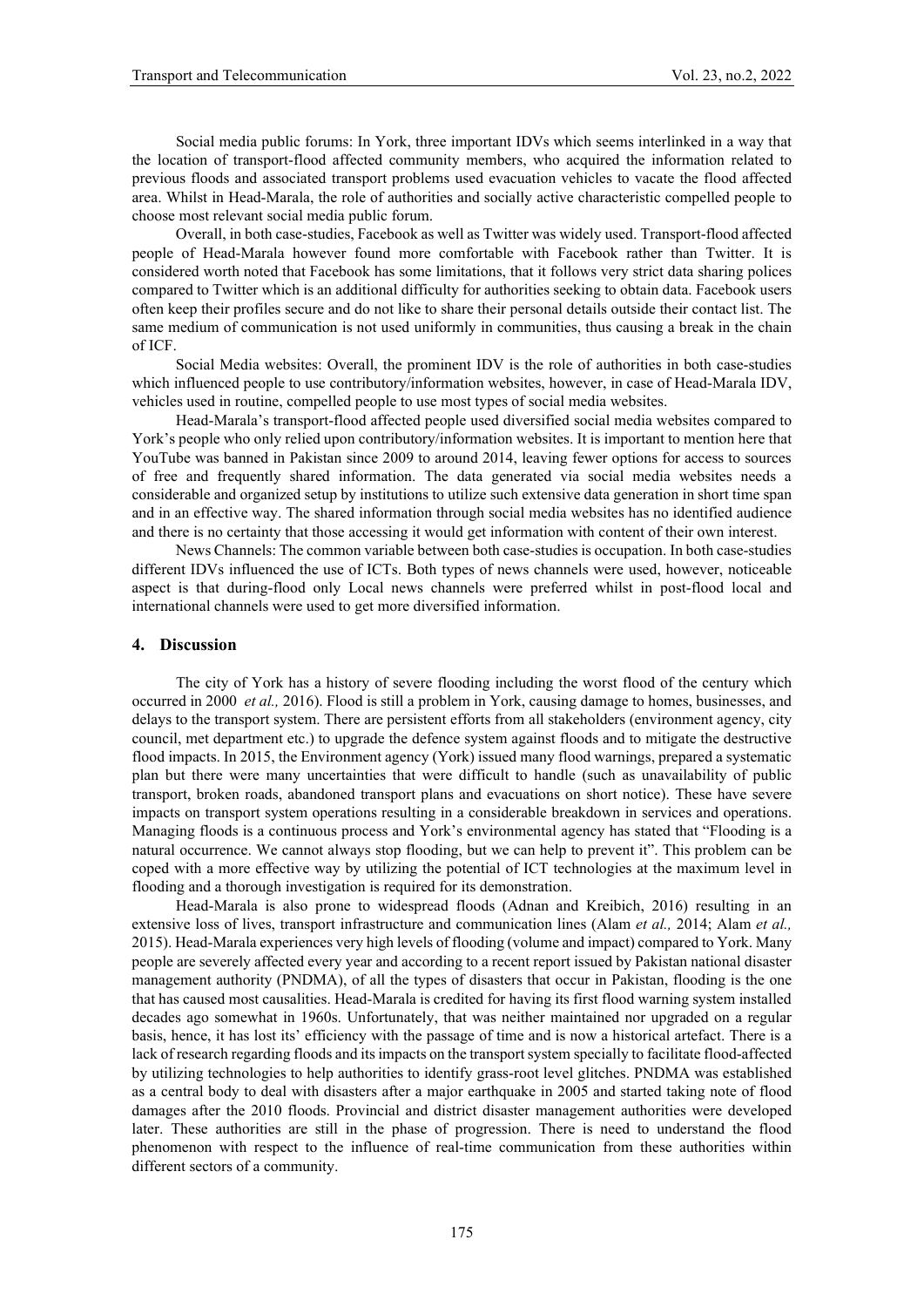Similarly, another recent study (Miran *et al.,* 2018) established the fact that proximity to the disaster (tornado), information sources and personal factors e.g. age, location, socio-economic background, education and marital status effects the protective action of people to make decision. Simple ICTs take care of the needs of mixed ability community members (Santos *et al.,* 2016). Also it is already tested that mobile phones are more popular source of post disaster communication in developing countries because it is an affordable source of information (Baytiyeh, 2018).

Subscriptions were well received in UK (Twigg, 2015) compared to Pakistan where it is not that common so far. Subscription services were not specifically favoured or completely relied upon by people but were treated as an extra source of information on specific issues e.g. cancelations or rescheduling of train travel timings. The information delivered through subscriptions was of general in nature e.g. all roads in the city centre will be closed, as well as event specific e.g. XYZ bus service will be inoperative for two days and for ABC an alternative route will be advised. Mobile phone subscription services were useful when people had to deal with transport-flood facilities on their own rather than relying more on authorities to support them.

People preferred to develop connections within their own known social circle (i.e. with peers rather than with authorities) and were familiar with establishing individual level plans (e.g. evacuation from a flooded area) and information sharing (e.g. availability of vehicle for transport with peers). Messengers helped in promoting community strength, public initiatives on their own, public participation and lesser burden of responsibility on government authorities. This might lead to equal distribution of attention, resources, relief, and logistics to the other affected members of community. A study from Pakistan showed that the role of female in disasters is yet to be explored further and women should be involved in disaster management (Shaw, 2015). In this study the females from Head-Marala were found to be active participants in circulating transport-flood information through messengers.

The role of Smart phone applications in crisis management is highly emphasized from the perspective of affected people (Tan *et al.,* 2017) therefore, this study considered people cantered use of phoneapplications. It is required to consider this source further for generating data out of it that could be used by the authorities to help transport-flood affected people. Self-sustained people with their private vehicles, evacuated the flooded area by using self-guided applications i.e. GPS trackers for as are already used in the past (Biba, 2015). However, it is strongly required to design local transport-flood applications that are event specific, very localized and can deliver real-time information to transport-flood affected people.

In social media public forums, Facebook is considered more convenient and secure for transportflood information sharing compared to Twitter (Kulemeka *et al.,* 2014). Facebook was prominently used in both case-studies as a social media public forum. Twitter was used where people tried to develop contacts with outer world for the purpose of gaining quick and necessary event specific information. This contrasted with Facebook, where communication within the social circle was preferred.

Even though a very few of social media websites such as (Web 2/3) are addressed in literature to some extent as social software application where different communications between various authorities is investigated but it left many grey areas such as authenticity of the information and then transfer of information to the affected public (Reuter *et al.,* 2012; Stute *et al.,* 2020). This study found that social media websites, if backed up by trusted sources such as Police (in this case) compared to government authorities and emergency/rescue authorities are widely used by the flood-affected people to seek transport-flood related information (Kavanaugh *et al.,* 2012) because trust is the critical factor to assess and respond to risky situations in disasters (Richard Eiser *et al.,* 2012). Contributory/information websites/blogs as social media websites were used in both case-studies and in all three phases of the flood.

News channels, both national/local and international are quick and effective source of information (Haraguchi and Lall, 2015; Tan *et al.,* 2017). The use of news channels was similar in both case-studies and throughout all three phases of the floods. In York, trip purpose such as occupation is an influencing factor to decide between information sources because transport-flood affected people had to make their travel plans, chose specific transport mode and had to get information about travelling routes with respect to time to reach their destinations. The community of Head-Marala used their personal capabilities in managing transport-flood information independently.

Overall, there is an absence of organized transport-flood information for the residents of Head-Marala compared to York. People were not aware of any authority that could provide them with relevant information in a timely manner. As a result, individuals necessarily relied on emergency authorities for information, who were already heavily engaged with their primary duties (i.e. working on the front line).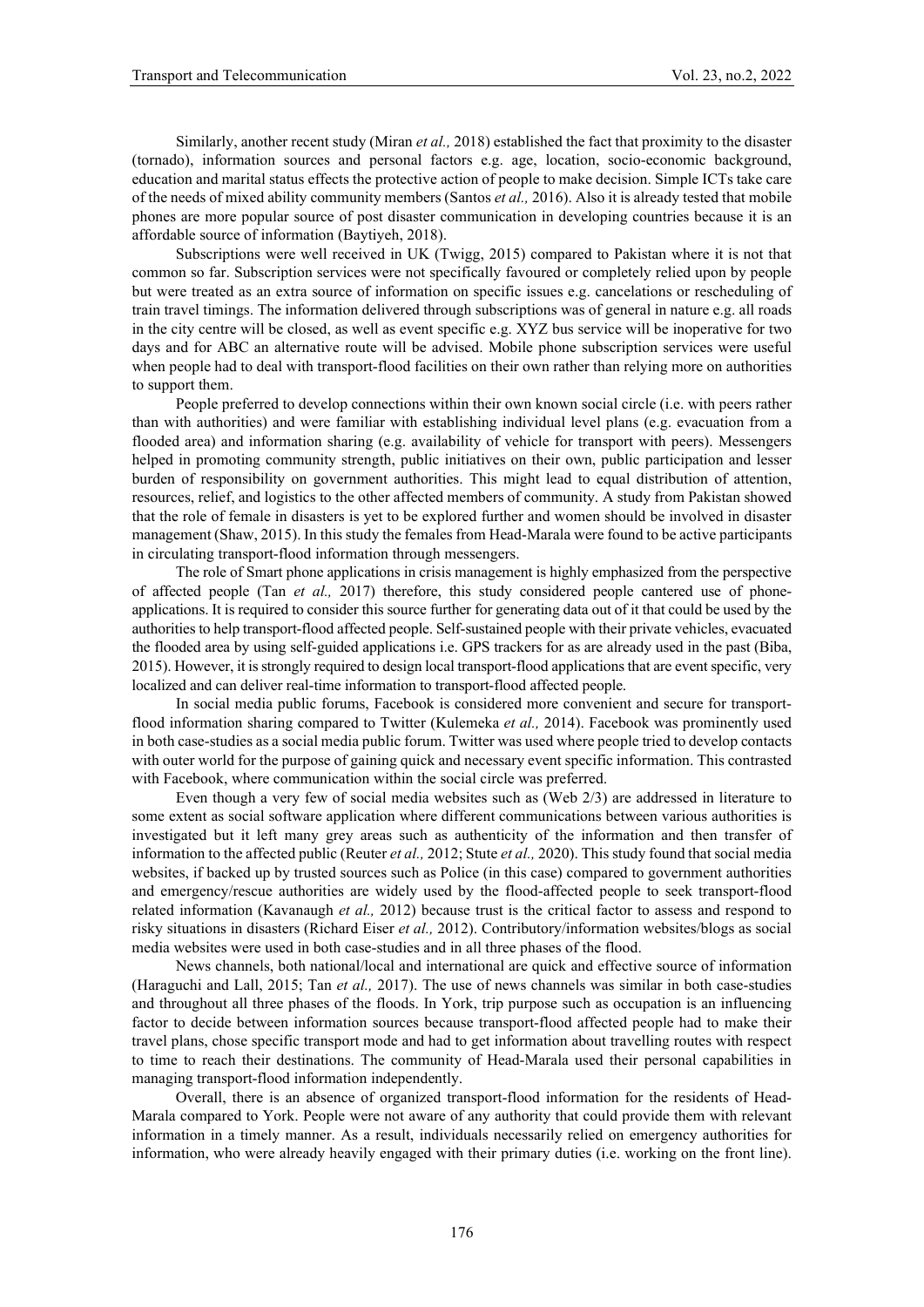This reliance created an extra burden on the emergency/rescue authorities and indicated a shift in responsibility from the local authority to the emergency/rescue authorities, albeit unintentional. The need for staff's trainings to cope with transport-flood scenarios has historically been given scant attention, but this research argues to consider it as a priority. Local news channels and similar platforms need to be further engaged to support the training of members of the public, despite needed to have their own carefully designed and managed disaster strategy.

#### **5. Conclusion and recommendation**

This study concludes that Simple ICTs are suitable for majority of the members of communities despite diverse characteristics (i.e. socially active, age, socio-economics) and is an easy mean to access a broad range of information when any specific source of information e.g. information about para-transit and public transport availability is unknown to people. This group of technologies should not be discarded upon emerging of new technologies but should be merged with them in the great interest of needs of all community members in disasters.

Both mobile phone and email subscriptions were used, but during a flood, mobile phone subscriptions were more effective compared to emails and fliers because of the loss of internet connectivity, as well as inoperative physical infrastructure that caused hurdles in delivery of newsletters/subscription messages. Also, the content, frequency and length of the subscription notifications is still a matter of concern and needs careful handling.

In both case-studies, the utility of smart phone messengers was specific to individuals' characteristics e.g. gender. Even though women prominently effectively used messengers yet, there is an unacknowledged role of females in transport-flood management which needs recognition and further investigation.

Smartphone applications were preferred by those who independently dealt with the transport-flood circumstances. It was an independent source of information for those who were stuck in destructed area and needed a way out or for those too who wanted to find nearby emergency shelter locations' identifications. Region specific smart phone application can play a vital role in managing transport-flood situations.

In social media public forums, Twitter was used for the sharing of event specific information whilst Facebook was used for communication within one's own social circle. In social media websites, the main influencing factor was the priority of contacting different flood-transport management authorities and people's trust on them. News channels were effective to attain event and location specific information that mainly influenced people to make a choice between niche and broad information sources.

It is found that irrespective of development of the area and the phase of flood, the influencing factors and type of required information determine the choices of ICTs by individuals. In this research, all ICTs that are analysed are useful one way or the other. This study is a step towards the out of the box idea of integration of ICTs into the existing transport and flood management system to enhance efficient ICF by the affected people in such a way that no new big investments are required but to utilize existing resources i.e. ICTs. This can conveniently be done by exploiting ICTs' potential and effectiveness in a various challenging setup.

This study has a limitation of limited data set because this type of data is not found in repositories or archives but have to be collected through questionnaires which pretty much are dependent on the opinion and experiences of community members. However, this study is broadly beneficial for academia, consultant, transport and flood planners, managers and policy makers.

Further study is required to apply same models for different disasters such as earthquakes to investigate how the communities choose ICTs' when type of disaster changes. Similarly, different communities can be investigated with same sets of DVs and IDVs. Further investigation may lead to the type of transport-flood related information sharing. These three related directions are considered in next steps of this research.

#### **Acknowledgements**

The author(s) highly acknowledges Professor Dr. Susan Grant-Muller for her guidance and continuous support. Acknowledgement is also extended to the participants of Head-Marala and York for their precious time to share their views and fill in questionnaires.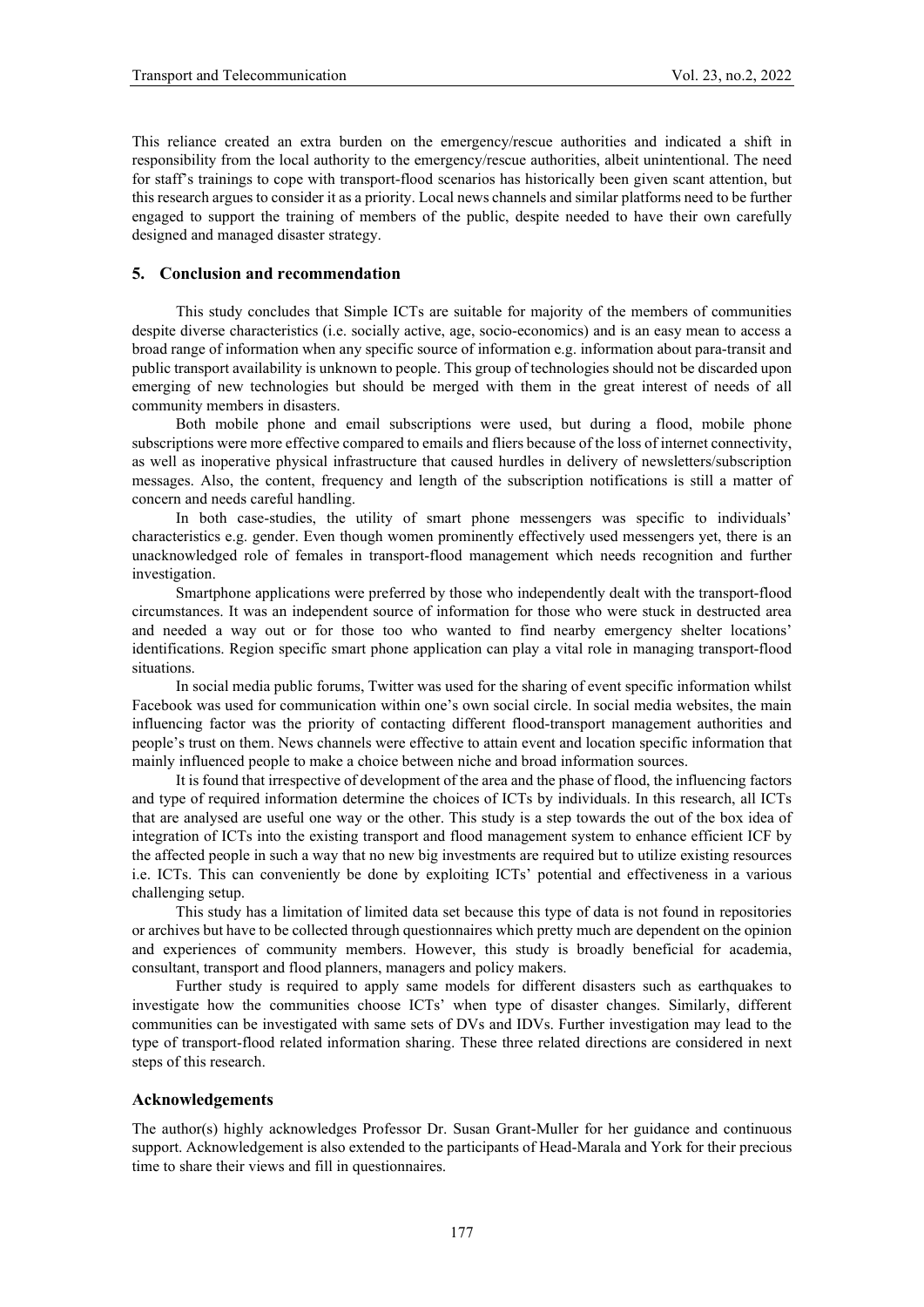## **References**

- 1. Acar, A. and Y. Muraki (2011) Twitter for crisis communication: lessons learned from Japan's tsunami disaster. *International Journal of Web Based Communities*, 7(3), 392-402. Retrieved from: https://www.inderscienceonline.com/doi/abs/10.1504/IJWBC.2011.041206
- 2. Aderamo, A. J. (2012) *Urban transportation problems and challenges in Nigeria: A planner's view*.
- 3. Al-Akkad, A., A. Zimmermann, S. Birlinghoven and S. Augustin (2012) Survey: ICT-supported public participation in disasters. In: *Proceedings of International ISCRAM Conference 2012*. Retrieved from: http://idl.iscram.org/files/al-akkad/2012/70\_Al-Akkad+Zimmermann2012.pdf
- 4. Aida, S., Y. Shindo and M. Utiyama (2013) Rescue Activity for the Great East Japan Earthquake Based on a Website that Extracts Rescue Requests from the Net. In: *Proceedings of the Workshop on Language Processing and Crisis Information*. Retrieved from: https://aclanthology.org/W13-4503.pdf
- 5. Alam, K. M., M. Saini, D. T. Ahmed and A. El Saddik (2014) VeDi: A vehicular crowd-sourced video social network for VANETs. Local Computer Networks Workshops (LCN Workshops). *2014 IEEE 39th Conference*. Retrieved from: https://ieeexplore.ieee.org/abstract/document/6927729
- 6. Alam, S. I., S. Fahmy and Y.-H. Lu (2015) LiTMaS: Live road traffic maps for smartphones. World of Wireless, Mobile and Multimedia Networks (WoWMoM). *2015 IEEE 16th International Symposium, IEEE*. Retrieved from: https://ieeexplore.ieee.org/abstract/document/7158217
- 7. Abbas, A., T. Amjath-Babu, H. Kächele, M. Usman and K. Müller (2016) An overview of flood mitigation strategy and research support in South Asia: implications for sustainable flood risk management. *International Journal of Sustainable Development & World Ecology*, 23(1), 98-111. Retrieved from: https://www.tandfonline.com/doi/abs/10.1080/13504509.2015.1111954
- 8. Adnan, S. G. and H. Kreibich (2016) An evaluation of disaster risk reduction (DRR) approaches for coastal delta cities: a comparative analysis. *Natural Hazards*, 83(2), 1257-1278. Retrieved from: https://link.springer.com/article/10.1007/s11069-016-2388-8
- 9. Authority, L. T. (2016) Land Transport Authority.
- 10. Adeel, M. (2018) Travel Behavior variations across urban and rural areas of Pakistan. *TeMA Journal of Land Use, Mobility and Environment*, 83-94. Retrieved from: http://eprints.bice.rm.cnr.it/18017/
- 11. Abel, S., M. Hanzlik, K. Kraft, H. Simon, C. Isidro and M. Mennesson (2019) Walking and Biking Perspectives on Active and Sustainable Transportation: National Complete Streets Coalition, Safe Routes to School, and America Walks, Institute of Transportation Engineers. *ITE Journal,* 89(5), 29- 34.Retrieved from: https://trid.trb.org/view/1604612
- 12. Biba, E. (2015) Inside the GPS Revolution: 10 Applications That Make the Most of Location (Trapster,Inap,JOYity,Cab4Me,ShopSavvy,GoogleEarth,Locale,GoSkyWatch,SafetyNet,SitorSquat) Retrieved from: https://www.wired.com/2009/01/lp-10coolapps/
- 13. Baytiyeh, H. (2018) The uses of mobile technologies in the aftermath of terrorist attacks among low socioeconomic populations. *International Journal of Disaster Risk Reduction*. Retrieved from: https://www.sciencedirect.com/science/article/abs/pii/S2212420918301389
- 14. Bingqing, L., X. Zhang and W. Jin (2020) Real world effectiveness of information and communication technologies in disaster relief: a systematic review. *Iranian journal of public health*, 49(10), 1813. Retrieved from: https://www.ncbi.nlm.nih.gov/pmc/articles/PMC7719660/
- 15. Gerhardinger, A., D. Ehrlich and M. Pesaresi (2005) Vehicles detection from very high resolution satellite imagery. I*nternational Archives of Photogrammetry and Remote Sensing,* 36(Part 3): W24. Retrieved from:

https://www.isprs.org/PROCEEDINGS/XXXVI/3-W24/papers/CMRT05\_Gerhardinger\_et\_al.pdf

- 16. Haraguchi, M. and U. Lall (2015) Flood risks and impacts: A case study of Thailand's floods in 2011 and research questions for supply chain decision making. *International Journal of Disaster Risk Reduction*, 14, 256-272. Retrieved from:
- https://www.sciencedirect.com/science/article/abs/pii/S2212420914000752 17. Kavanaugh, A. L., E. A. Fox, S. D. Sheetz, S. Yang, L. T. Li, D. J. Shoemaker, A. Natsev and L. Xie (2012) Social media use by government: From the routine to the critical. *Government Information Quarterly*, 29(4), 480-491. Retrieved from:
	- https://www.sciencedirect.com/science/article/abs/pii/S0740624X12000871
- 18. Kulemeka, O., D. Sheehan, J. Thwaites, B. York and J. Lee (2014) How People Affected by Disaster Use the Internet: A study of Facebook Usage during the 2014 Hazelwood Mine Fire in Victoria. *Australasian Journal of Disaster and Trauma Studies*, 18(2). Retrieved from: https://doi.org/10.1016/j.giq.2012.06.002